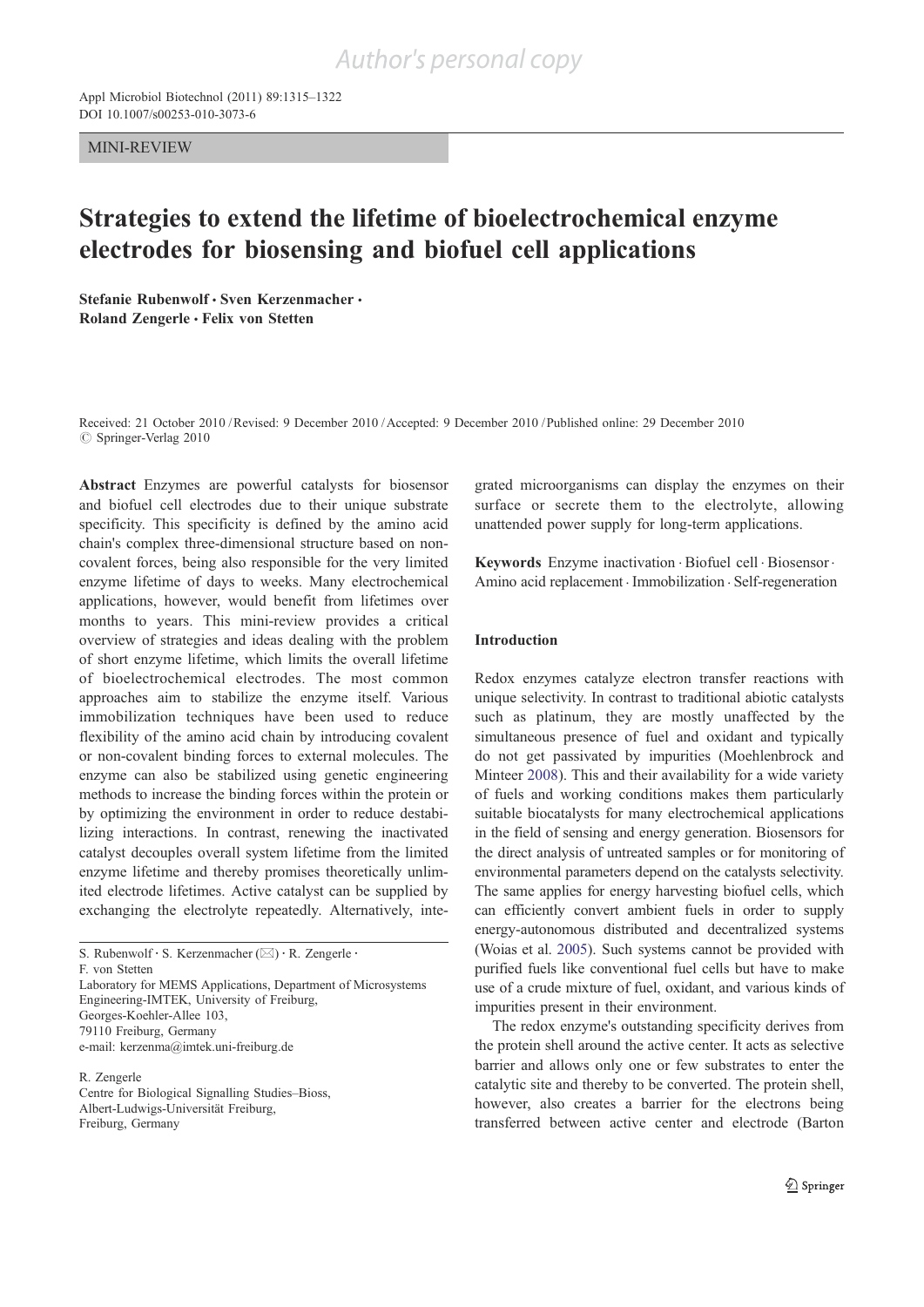et al. 2004). Only a few enzymes have active centers close enough to the surface or intramolecular electron transfer mechanisms to directly interact with the electrode (direct electron transfer). Most enzymes require mediators to shuttle the electrons between active enter and electrode (mediated electron transfer).

The complex structure of the protein shell is also responsible for the very limited lifetimes of enzymatically catalyzed bioelectrochemical electrodes, which are typically in the range of days to few weeks (Minteer et al. 2007), while many applications would benefit from lifetimes over months to years. In most cases, damage of the fragile threedimensional conformation is responsible for the inactivation of the enzymes' catalytic activity. The primary structure as a linear sequence of several hundred amino acids only provides the basis for a complicated secondary and tertiary structure. Numerous interactions of backbone and side chain atoms cause a three-dimensional coiled arrangement of the polypeptide chain(s), in larger proteins organized within several independent folding domains. In proteins containing more than one amino acid chain, further interactions define quaternary structures, the spatial arrangement of the subunits (Voet et al. 1999).

Correct folding of the entire protein is necessary to achieve catalytic activity: Reactions are catalyzed at the active center, usually placed in the center of the protein and consisting of amino acids from different sites of the polypeptide chain, quite often arranged around metal ions or a coenzyme. For instance, in glucose oxidase, an enzyme frequently used in biofuel cell anodes and biosensors, the active center includes the six amino acids Y68, E412, F414, W426, H516, H559, and the coenzyme flavin adenine dinucleotide (FAD) as shown in Fig. 1 (Meyer et al. 1998).

Protein conformation is stabilized by a variety of interactions based on hydrophobic effects, electrostatic interactions, coordinative complexes, and sometimes even covalent disulfide bonds. Under physiological conditions, however, there is a low difference in a protein's free energy of only about 40 kJ/mol between native (folded) and

Fig. 1 Structure of glucose oxidase from Aspergillus niger. The active center consists of six amino acids located at different sites of the primary structure and the FAD coenzyme. All of them have to be correctly arranged to ensure enzymatic activity (Meyer et al. 1998). Enzyme structure 1CF3 (Wohlfahrt et al. 1999) was depicted with PDB ProteinWorkshop (Moreland et al. 2005)

denatured (unfolded) protein (Voet et al. 1999). Several influences may reduce an enzyme's lifetime by subunit dissociation or by disturbing the balance of weak noncovalent forces that maintain the native conformation (Voet et al. 1999; Igarashi and Sode 2003): Protein structures contain flexible regions, allowing vibration. Thus, even at room temperature, the kinetic energy of some parts of an enzyme molecule can be high enough to rearrange weak non-covalent interactions and thereby inactivate the enzyme. Chemical modifications can also lead to changes within the conformation. The solvent water for instance may react with proteins, resulting in deamidation of glutamine and asparagine residues, whereas oxidation modifies thiol groups (Manning et al. 1989).

This review summarizes state-of-the-art strategies and concepts to overcome the lifetime limitation of bioelectrochemical electrodes caused by enzyme inactivation: The first section presents techniques to stabilize the enzyme itself by genetically optimizing the enzyme structure, immobilizing the enzyme, or reducing its interactions to water. The second section presents concepts to decouple electrode lifetime from the limited enzyme lifetime by renewal of the catalyst. This renewal can be realized by repeated manual exchange of the enzyme-containing electrolyte or by integration of microorganisms that continuously secrete active enzyme into the electrolyte or display it at their surface.

#### Electrodes with stabilized enzymes

Stabilizing the enzyme itself is one approach to extend the lifetime of enzymatically catalyzed electrodes. The following section summarizes different ways to stabilize enzymes. Introduction of additional covalent or non-covalent bonds within the protein structure or to external matrices, as well as the removal of unfavorable sterical effects, can increase the energy required to denature the enzyme. Also, destabilizing interactions with the solvents can be reduced. All



2 Springer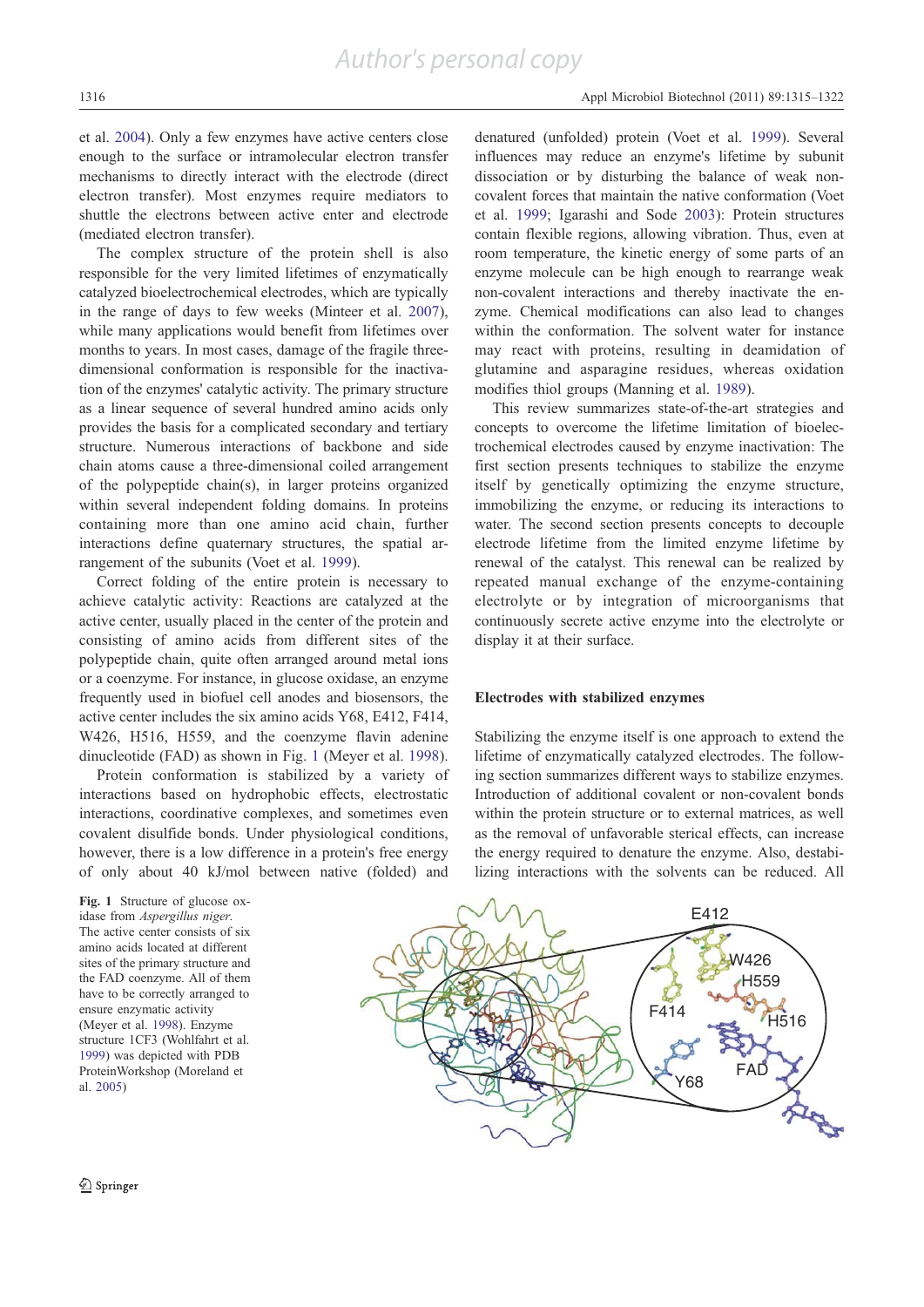theses approaches lead to enzymatic catalysts with an extended but still limited lifetime (Wilkins et al. 1995).

Stabilization by altering the enzyme's amino acid sequence

Genetic engineering methods allow for changing the enzyme's amino acid sequence in order to introduce further/stronger interactions, remove unfavorable steric effects, or replace potential sites for chemical degradation (Manning et al. 1989). Introduction of amino acid replacements by rational protein design requires knowledge of the target protein structure and a substantial understanding of the structure–function relationship (Katchalskikatzir 1993). In contrast, directed protein evolution uses cycles of generating mutant libraries and screening for improved protein variants. Structural knowledge is not required, but the method is more time consuming, and its success depends on a careful selection of screening conditions (Güven et al. 2010).

For example, Koji Sode et al. were able to significantly improve the stability of water-soluble pyrrolquinoline quinone glucose dehydrogenase (PQQGDH) from Acinetobacter calcoaceticus, a homodimeric enzyme. For the stabilization of the quaternary structure, they used sitedirected mutagenesis to replace a serine residue by a cysteine, adding a disulfide bond at the dimer interface. Decreased monomer dissociation of the mutant S415C increased the half-life at 55 °C more than 36-fold compared to the wild-type enzyme (Igarashi and Sode 2003). When tested as anode enzyme in a fuel cell with a bilirubin oxidase catalyzed cathode, the power output after 10 h of continuous operation was decreased by only 20% compared to 70% in case of the wild-type enzyme (Yuhashi et al. 2005).

To conclude, modifications of the protein structure by rational protein design or directed protein evolution require a broad knowledge and are very labor-intensive. However, they have successfully been applied to create stabilized enzymes without reducing their activity or changing the specificity. In addition, genetic engineering methods can also be used to further optimize the enzyme in terms of direct electron transfer (Okuda and Sode 2004), catalytic activity (Zhu et al. 2006), or substrate specificity (Sode et al. 2002).

# Stabilization by interaction with an external matrix

Immobilization by binding of an enzyme to an external organic or inorganic matrix introduces additional covalent or non-covalent interactions. This decreases the enzymes' structural degrees of freedom and its liability for denaturation. This can also prevent leaching of enzyme from the electrode, enabling membrane-less biofuel cells. As immobilization is the most common enzyme stabilization method, it has already been reviewed for its ability to extend the lifetime of bioelectrodes (Moehlenbrock and Minteer 2008; Brito and Turner 2010).

Figure 2 illustrates the five different strategies to immobilize enzymes at electrode surfaces as categorized by Cooney et al. (2008): Physical adsorption as well as covalent binding forms an enzyme monolayer at the electrode surface and allows or even improves direct electron transfer. Both methods reduce or avoid enzyme leaching, but binding to the planar surface can lead to decreased stability or even protein denaturation. Crosslinking of enzymes usually increases their stability at the expense of a decreased activity. Microencapsulation into micelles or micellar polymers offers the highest potential to significantly increase enzyme lifetime and stop enzyme leaching, although mass transfer problems may occur. Entrapment by mixing enzymes into a polymer mostly only decreases their leaching. Nonetheless, this technique is widely used in biosensors and biofuel cells as it allows coimmobilizing electron transfer mediators.

Ye et al. (2005) reported the entrapment of glucose oxidase from Aspergillus niger into electropolymerized poly-o-aminophenol on a phthalocyanine-functionalized carbon nanotube electrode. The sensor fabricated with this electrode used the indirect detection principle of ironphthalocyanine catalyzing the oxidation of hydrogen peroxide, a byproduct of glucose oxidase. At 25 °C, the sensor's sensitivity remained constant over 15 days and decreased to 77.2% after 90 days.

Kerr and Minteer (2006) even gave a conference presentation on a lipogenase bioanode stable for over 1 year without significant power degradation using microencapsulation into modified Nafion.

In general, immobilization techniques represent the most popular strategy to enhance the lifetime of enzymatic electrodes. They can be easily adapted from one enzymeelectrode system to another and are able to significantly stabilize the polypeptide structure. As shown above, in some cases, even lifetimes within the relevant range of months to years have been reported. In other cases, however, also the polymer itself can be a source of instability (Binyamin et al. 2001), diffusion limitations may occur, and quite often, reproducibility and a poor spatially controlled deposition are a problem (Cosnier 1999).

Stabilization by reduced interactions with the solvent

Many enzymes can be stored over extended time periods as lyophilized preparations. These are more resistant against inactivation processes due to reduced interactions with water (Hageman 1988). Multi-pulse electrode activation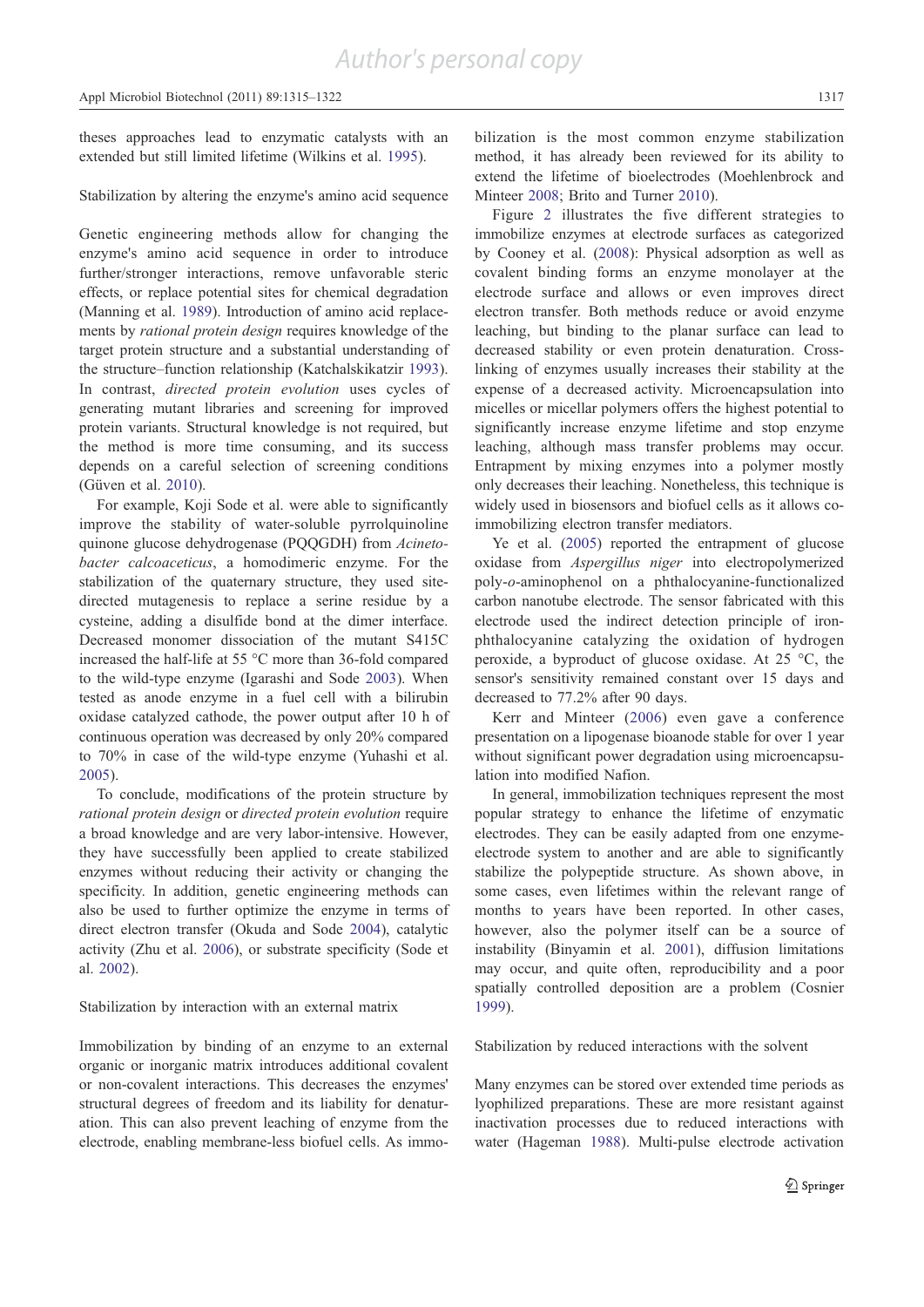*Author's personal copy*

Fig. 2 Enzyme stabilization by immobilization introduces additional covalent and non-covalent forces to an external matrix. a Non-covalent physical adsorption of an enzyme to the electrode, b covalent binding of an enzyme to the electrode, c covalent cross-linking of enzymes, d microencapsulation of an enzyme by a micelle or a micellar polymer, and e entrapment of an enzyme into a polymer



uses this principle in bioelectrochemical systems: As shown in Fig. 3, an array of several fuel cells or electrodes is connected in parallel, each containing dried enzymes being shielded from activation by removable covers. Opening of these covers allows electrolyte to hydrate the enzyme and thereby activates the electrodes stepwisely so that their lifetimes are added.

Oike et al. (2008) published fuel cells with multi-pulse activated anodes with lyophilized glucose dehydrogenase pre-stored in microfabricated anode compartments. They used starch paste as degradable glue to fix polymer covers, allowing opening of the covers after a defined time of exposition to the electrolyte. Additionally, they introduced magnetic forces to help in peeling off the covers of the anodes. Covers with different mass ratios of magnetic particles opened after 1 to 7 h of exposure to the electrolyte. Their results show that it is a major challenge to develop glue/cover combinations that open reproducibly after a defined time. The opening time is influenced by material, molecular mass, composition, and thickness of the degradable material and in their case also the strength of the magnetic forces.

Multi-pulse electrode activation demands for exact timing of the opening and adjustment to the lifetime of



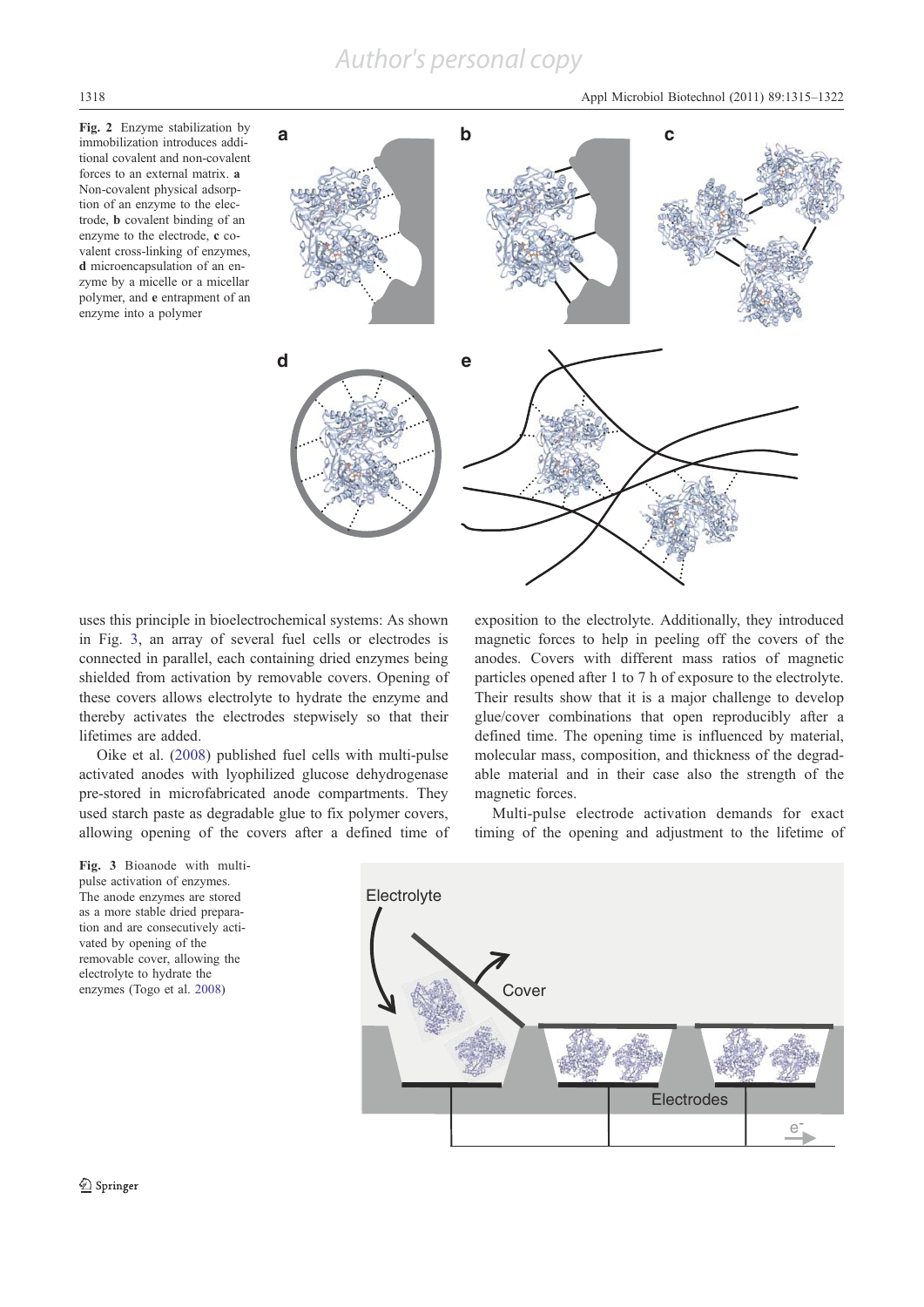# Appl Microbiol Biotechnol (2011) 89:1315–1322 1319

the enzyme to achieve enhancement of electrodes' lifetime instead of power density accumulation. Also, a longer lifetime can only be achieved on the expense of the electrodes' power density. Controlled-release systems as used for sustainable drug delivery (Fu et al. 2000) may be an alternative approach with the advantages of better timing properties and less surface requirement. Such systems have not been reported yet for being applied in bioelectrochemical systems. In any case, maximum system lifetime is limited by the stability of the stored enzyme.

#### Electrodes with renewal of enzymes

Biological cells face the enzyme stability problem by continuously producing fresh enzyme replacing the inactivated ones. Following this principle, the bio-inspired approaches presented in this section aim to decouple overall system lifetime from enzyme lifetime to achieve theoretically unlimited electrode lifetimes. Active enzyme is either supplied manually by the repeated exchange of enzymecontaining electrolyte or in situ produced by microorganisms secreting the enzymes or displaying them on their surface.

# Discontinuous renewal by periodic manual exchange

The most straightforward approach to implement regeneration of the electrode is the repeated manual exchange of the electrolyte containing externally produced enzymes. This requires enzymes that are dissolved in the electrolyte rather than immobilized to the electrode.

Atanasov et al. presented an implantable glucose biosensor with exchange of immobilized glucose oxidase (Fig. 4). The indirect detection of consumed oxygen (Atanasov and Wilkins 1994) or produced hydrogen peroxide (Xie and Wilkins 1991) by a platinum electrode eliminates the need for a mediator or direct contact between enzyme and electrode. This allows immobilizing glucose oxidase from A. niger on carbon particles to improve enzyme stability (Xie and Wilkins 1991) and handling properties when exchanging the enzyme with syringes through septa. Sensor lifetime without catalyst renewal was 2 weeks in buffer (Wilkins et al. 1995) and serum (Gamburzev et al. 1996) with a slight decrease in the detected current. Exchanging the enzymeloaded particles recharged the sensor and completely restored the detected current. They showed continuous sensor operation in phosphate-buffered solution for 4 months (Atanasov and Wilkins 1994; Yang et al. 1997), and implanted in dogs for 25 days (Atanasov et al. 1997), achieving complete restoration of the sensor after each exchange procedure. Immobilizing the enzyme catalyst on exchangeable carbon particles also solves the problem of device sterilization prior to implantation, as the system can be autoclaved to guarantee sterility and loaded with the thermolabile enzyme afterwards (Atanasov et al. 1997). The manual exchange procedure may be combined with refilling an insulin pump (Atanasov et al. 1997), which could be associated with the sensor in an artificial mechanical pancreas (Xie and Wilkins 1991).

Despite the remarkable results of Atanasov et al., a sensor with periodic regeneration of the catalyst can hardly give a stable signal, as the detected current decreases within each regeneration cycle before being restored again (Wilkins et al. 1995; Atanasov et al. 1996). For enzymatically catalyzed biofuel cells, however, indirect current generation principles are not yet reported. To avoid mediators as additional source of instability, Rubenwolf et al. (2009) presented a direct electron transfer type cathode with laccase from *Trametes versicolor* adsorbed to graphite felt. Regular exchange of the catholyte provided a sufficient concentration of fresh enzyme in the solution, so that desorption of inactivated enzymes allows adsorption of active ones. In a first experiment at continuous load conditions for 2 weeks, they were able to reduce cathode potential decay by 74%. Graphite felt electrodes, however, show poor performance. High surface area nanomaterials increase the amount of adsorbed enzyme to enhance the power density of direct electron transfer type fuel cell electrodes (Rubenwolf et al. 2010), but will also alter adsorption and desorption behavior and thereby renewal of inactivated enzyme.

In summary, periodic renewal of the inactivated catalyst is a straightforward approach to achieve theoretically unlimited lifetime if the system allows regular attendance. In indirect or mediated bioelectrochemical systems, the enzymes can additionally be immobilized to improve handling properties. Systems with direct electron transfer, however, require a direct but reversible contact of enzyme and electrode and can only be realized by adsorption of the enzyme to the electrode.

# Continuous renewal by in situ microbial surface display

Microorganisms can be genetically modified to display enzymatic catalysts on the outer surface layer of the cell membrane or cell wall. At these sites, the enzyme is exposed to the electrolyte and can be involved as catalyst in indirect or mediated electrode reactions as depicted in Fig. 5. Proliferation of the cells and continuous expression ensure a constant high level of active enzyme within the electrode compartment.

Biosensor and biofuel cell electrodes with microorganisms displaying the redox enzyme itself or as fusion protein are described in a patent application of Canon Kabushiki Kaisha (Kubo and Nomoto 2008). The authors describe the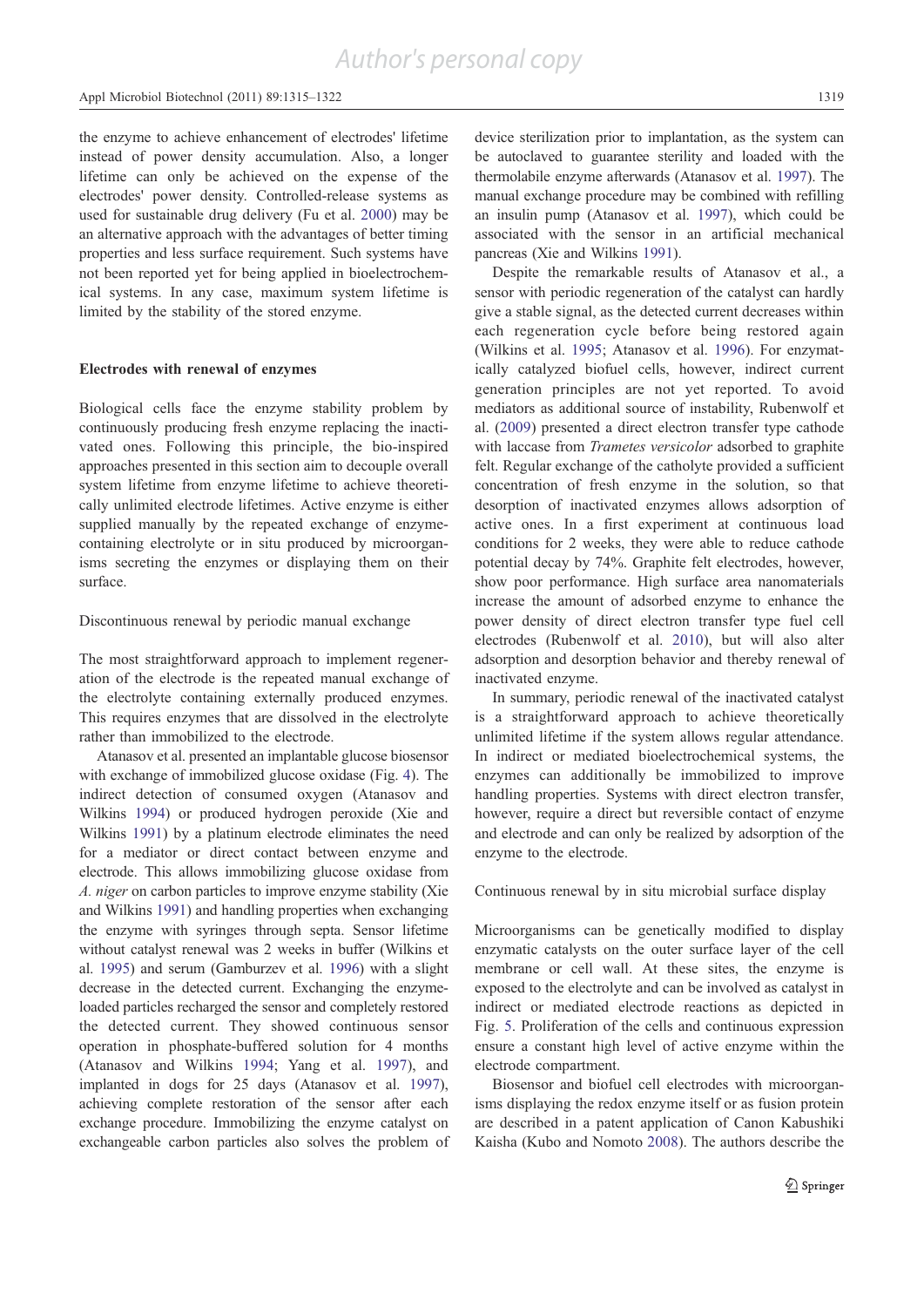Author's personal copy

Fig. 4 Indirect glucose sensor electrode with external supply of fresh enzyme by repeated manual exchange of the catalyst. Glucose oxidase is immobilized to carbon particles for better handling properties and exchanged every 2 weeks with the help of syringes. The indirect sensor uses a platinum electrode to detect hydrogen peroxide produced by the enzyme upon oxidation of glucose (Xie and Wilkins 1991)



possible application of the principle in (a) a mediated glucose fuel cell where the glucose oxidase displaying yeast Saccharomyces cerevisiae is adhered to alumina particles on a glass substrate and (b) a metal complex polymermediated fuel cell or sensor where the same organism is immobilized by a dialysis membrane.

Fishilevich et al. (2009) present a first fuel cell based on this principle, using a recombinant S. cerevisiae strain displaying glucose oxidase from A. niger upon induction. With methylene blue as mediator, they observe addition of enzymatic and microbial electrode activity. Each of the two following inductions of enzyme expression within 15 days led to complete regeneration of the open circuit voltage. A next step may include usage of a more stable integrative vector and constitutive expression of the glucose oxidase gene to avoid manual induction.

In general, continuous renewal of the inactivated catalyst by surface display can result in bioelectrochemical systems with theoretically unlimited lifetime without the risk of accumulating inactive enzyme. The catalyst is immobilized on the microbial surface, which avoids catalyst leakage but also inhibits direct electron transfer. Therefore, bioelectrochemical systems using this principle necessitate mediated or indirect current generation or detection principles. Furthermore, the used genetically modified microorganisms cannot be implanted and may be hazardous to the environment.

Continuous renewal by in situ microbial secretion of enzymes

Microorganisms can not only be modified to display enzymatic catalysts on their surface layer but also to secrete

Fig. 5 Self-regenerative biofuel cell anode with continuous in situ catalyst renewal by microbial surface display. Genetically modified microorganisms display glucose oxidase on their surface being connected to the electrode by a mediator (Kubo and Nomoto 2008)

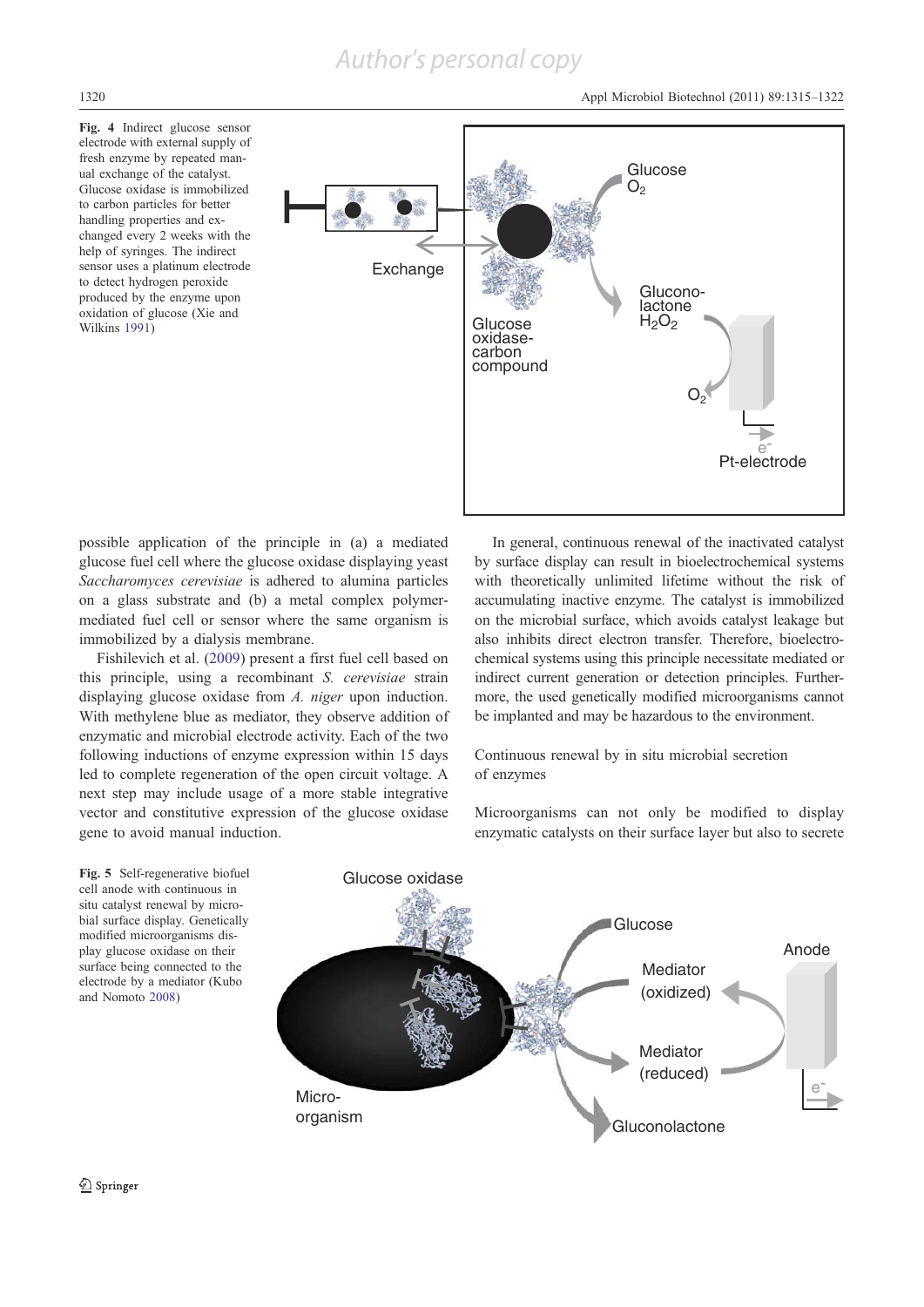them into the medium. Some microorganisms as wooddegrading fungi even secrete redox enzymes to the medium without modification. If these types of microorganism are incorporated into a biofuel cell, they can continuously produce fresh enzymes to replace inactivated ones.

Yamaguchi et al. proposed an indirect glucose sensor, the principle depicted in Fig. 6. The modified yeast Pichia pastoris secreted glucose oxidase from A. niger. As preliminary study, a stationary yeast culture maintained glucose oxidase activity in the medium within the tested time range of 2 weeks (Yamaguchi et al. 2007, 2008). Further steps may include a more stable genomic integration of the gene, adaptation of culture conditions to be sensor compatible, and finally, yeast cultivation within a sensor compartment.

Continuous renewal of the inactivated catalyst by microbial secretion is a promising approach to achieve theoretically unlimited lifetime in autonomous systems. Additionally, it is also applicable in biofuel cells with direct electron transfer if a reversible direct contact to the electrode can be established. However, biosensors and biofuel cells based on this principle can not be implanted, and genetically modified microorganisms may be hazardous to the environment.

# Conclusions

oxidation of glucose

To overcome the lifetime limitations of enzymatically catalyzed biofuel cell and biosensor electrodes, a wide variety of strategies and ideas have been presented in literature, each being suitable for specific applications.

Most experience and remarkable results have been gained in stabilizing the enzyme with the help of immobilization techniques, being also comparably easy to transfer from one enzyme-electrode system to the other. Immobilization of the enzyme is quite often also necessary to prevent enzyme leakage in open systems or coimmobilize the mediator. However, the combination with continuous enzyme renewal strategies to further increase system lifetime is not possible.

Genetic engineering methods may be applied to stabilize the enzyme when immobilization is undesired. They require more knowledge and are more labor-intensive but provide the possibility to also alter other catalyst properties such as specificity, turnover rates, or direct electron transfer. The stabilized enzymes can also be immobilized or used in systems including renewal of the catalyst, combining the electrode stabilization effects of both approaches.

Manual renewal of the inactivated enzymes by repeated exchange of the electrolyte does not allow unattended power generation and needs external production and purification of the enzyme. This can be acceptable for implanted drug delivery systems, where catalyst renewal may be combined with refilling of drug reservoirs. In contrast to the exchange of batteries in implanted devices, refilling of enzymatic catalysts can be realized by injections without any surgical procedure.

Bio-inspired continuous in situ production of active enzyme within the biofuel cell electrode compartment is the only way to achieve unattended systems with constant power or signal generation over a theoretically unlimited lifetime. This strategy, however, is the most recently reported one, and so far, no experiments exceeding 2 weeks

Glucose oxidase Microorganism  $\triangle$ **Glucose**  $O<sub>2</sub>$  $H_2O_2$ Gluconolactone Pt-electrode  $O<sub>2</sub>$ Fig. 6 Glucose sensor electrode with continuous in situ production of soluble active enzyme as suggested by Yamaguchi et al. (2008). Genetically modified yeast secretes glucose oxidase into the electrolyte. The indirect sensor uses a platinum electrode to detect hydrogen peroxide produced by the enzyme upon

 $\textcircled{2}$  Springer